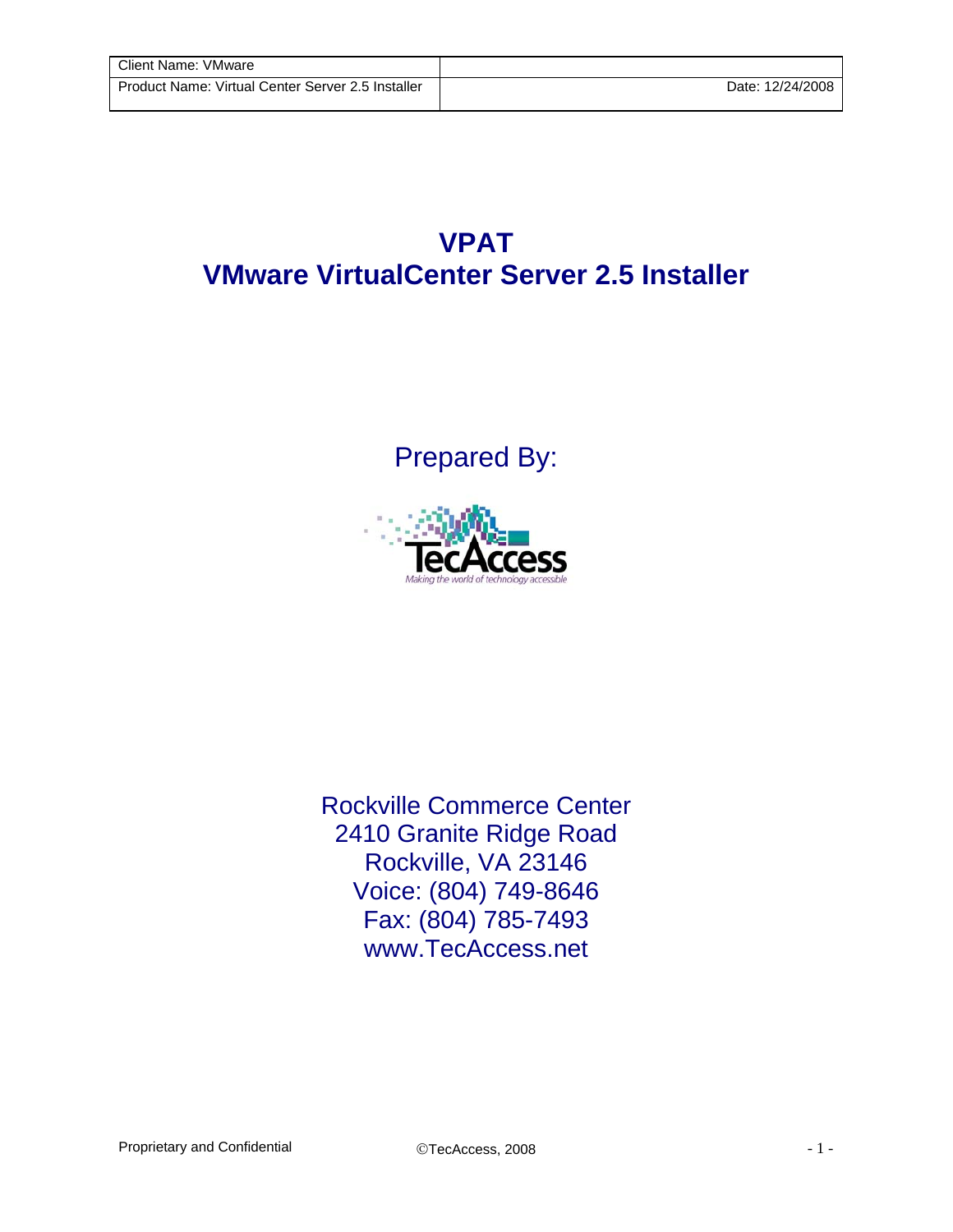## **VPAT**

**Product**: VirtualCenter Server 2.5 Installer **Components covered:** Installer. **Contact for more information:** http://www.vmware.com **Date:** December, 2008

## **Summary of Voluntary Product Accessibility Template**

| <b>Criteria</b>                                                                 | <b>Supporting</b><br><b>Features</b> | <b>Remarks and Explanations</b>                                            |
|---------------------------------------------------------------------------------|--------------------------------------|----------------------------------------------------------------------------|
| Section 1194.21 Software<br><b>Applications and Operating</b><br><b>Systems</b> | <b>Supports</b>                      | Please refer to the attached 1194.21<br>VPAT.                              |
| Section 1194.22 Web-based<br>Internet Information and<br>Applications           | <b>Not</b><br>applicable             |                                                                            |
| Section 1194.23<br><b>Telecommunications Products</b>                           | <b>Not</b><br>Applicable             |                                                                            |
| Section 1194.24 Video and<br><b>Multimedia Products</b>                         | <b>Not</b><br>Applicable             |                                                                            |
| Section 1194.25 Self-contained,<br><b>Closed Products</b>                       | <b>Not</b><br>Applicable             |                                                                            |
| Section 1194.26 Desktop and<br><b>Portable Computers</b>                        | <b>Not</b><br>Applicable             |                                                                            |
| Section 1194.31 Functional<br>Performance Criteria                              | <b>Supports</b>                      | Please reference the included<br>1194.21, 1194.22 and 1194.31<br>sections. |
| Section 1194.41 Information,<br>Documentation and Support                       | <b>Supports</b>                      | Please reference the included<br>1194.41 section                           |

## **Supporting Features (second column on VPAT)**

| Supports                        | Use this language when you determine the product<br>fully meets the letter and intent of the Criteria.                                                                           |
|---------------------------------|----------------------------------------------------------------------------------------------------------------------------------------------------------------------------------|
| <b>Supports with Exceptions</b> | Use this language when you determine the product<br>does not fully meet the letter and intent of the<br>Criteria, but provides some level of access relative<br>to the Criteria. |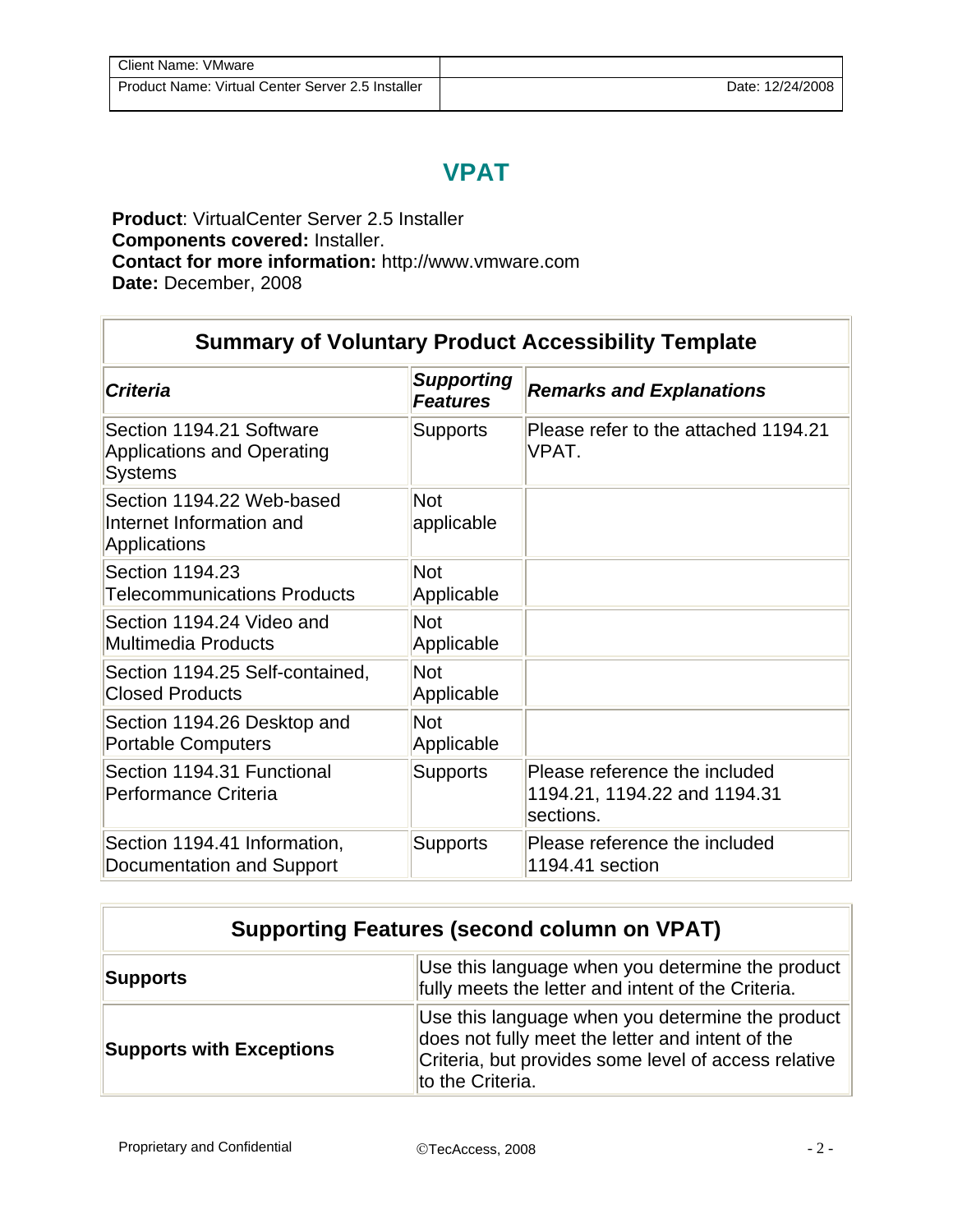| Client Name: VMware                               |                  |
|---------------------------------------------------|------------------|
| Product Name: Virtual Center Server 2.5 Installer | Date: 12/24/2008 |

| <b>Supports through Equivalent</b><br><b>Facilitation</b>                  | Use this language when you have identified an<br>alternate way to meet the intent of the Criteria or<br>when the product does not fully meet the intent of<br>the Criteria.                                                                                                                                                                  |
|----------------------------------------------------------------------------|----------------------------------------------------------------------------------------------------------------------------------------------------------------------------------------------------------------------------------------------------------------------------------------------------------------------------------------------|
| <b>Supports when combined with</b><br><b>Compatible AT</b>                 | Use this language when you determine the product<br>fully meets the letter and intent of the Criteria when<br>used in combination with Compatible AT. For<br>example, many software programs can provide<br>speech output when combined with a compatible<br>screen reader (commonly used assistive<br>technology for people who are blind). |
| <b>Does not Support</b>                                                    | Use this language when you determine the product<br>does not meet the letter or intent of the Criteria.                                                                                                                                                                                                                                      |
| <b>Not Applicable</b>                                                      | Use this language when you determine that the<br>Criteria do not apply to the specific product.                                                                                                                                                                                                                                              |
| <b>Not Applicable - Fundamental</b><br><b>Alteration Exception Applies</b> | Use this language when you determine a<br>Fundamental Alteration of the product would be<br>required to meet the Criteria (see the access board<br>standards for the definition of "fundamental<br>alteration").                                                                                                                             |

| 1194.21 Software Applications and Operating Systems                                                                                                                                                                                                                                                                                                                            |                                      |                                                                                                                      |  |
|--------------------------------------------------------------------------------------------------------------------------------------------------------------------------------------------------------------------------------------------------------------------------------------------------------------------------------------------------------------------------------|--------------------------------------|----------------------------------------------------------------------------------------------------------------------|--|
| <b>Criteria</b>                                                                                                                                                                                                                                                                                                                                                                | <b>Supporting</b><br><b>Features</b> | <b>Remarks and explanations</b>                                                                                      |  |
| (a) When software is designed to<br>run on a system that has a<br>keyboard, product functions shall be<br>executable from a keyboard where<br>the function itself or the result of<br>performing a function can be<br>discerned textually.                                                                                                                                     | <b>Supports</b>                      | Functions are executable from the<br>keyboard                                                                        |  |
| (b) Applications shall not disrupt or<br>disable activated features of other<br>products that are identified as<br>accessibility features, where those<br>features are developed and<br>documented according to industry<br>standards. Applications also shall<br>not disrupt or disable activated<br>features of any operating system<br>that are identified as accessibility | <b>Supports</b>                      | The application utilizes the Windows<br>OS's reset accessibility settings such<br>as high contrast, large text, etc. |  |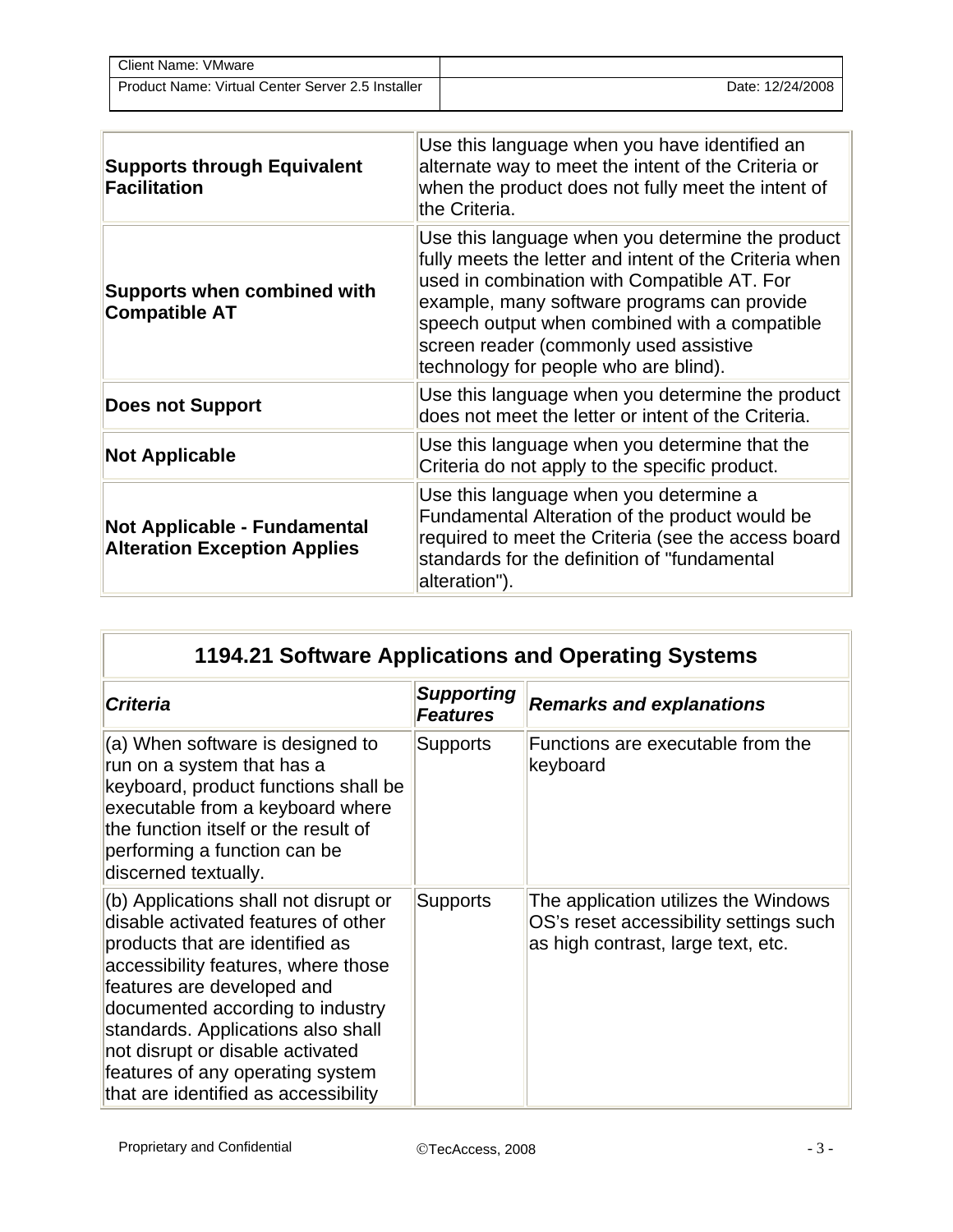| <b>Client Name: VMware</b>                        |                  |
|---------------------------------------------------|------------------|
| Product Name: Virtual Center Server 2.5 Installer | Date: 12/24/2008 |

| features where the application<br>programming interface for those<br>accessibility features has been<br>documented by the manufacturer of<br>the operating system and is<br>available to the product developer.                                                                                            |                 |                                                                                                            |
|------------------------------------------------------------------------------------------------------------------------------------------------------------------------------------------------------------------------------------------------------------------------------------------------------------|-----------------|------------------------------------------------------------------------------------------------------------|
| . (c) A well-defined on-screen<br>indication of the current focus shall<br>be provided that moves among<br>interactive interface elements as the<br>input focus changes. The focus shall<br>be programmatically exposed so<br>that Assistive Technology can track<br>focus and focus changes.              | <b>Supports</b> | Focus is indicated clearly and<br>assistive technology is able to follow<br>the focus                      |
| (d) Sufficient information about a<br>user interface element including the<br>identity, operation and state of the<br>element shall be available to<br>Assistive Technology. When an<br>image represents a program<br>element, the information conveyed<br>by the image must also be available<br>in text. | <b>Supports</b> | Elements are clearly indentified to<br>assistive technology.                                               |
| (e) When bitmap images are used to Not<br>identify controls, status indicators, or<br>other programmatic elements, the<br>meaning assigned to those images<br>shall be consistent throughout an<br>application's performance.                                                                              | applicable      | Images are not used.                                                                                       |
| (f) Textual information shall be<br>provided through operating system<br>functions for displaying text. The<br>minimum information that shall be<br>made available is text content, text<br>input caret location, and text<br>attributes.                                                                  | <b>Supports</b> | Text is available through the operating<br>system and assistive technology<br>including JAWS can read it.  |
| (g) Applications shall not override<br>user selected contrast and color<br>selections and other individual<br>display attributes.                                                                                                                                                                          | <b>Supports</b> | The application utilizes the OS's reset<br>accessibility settings such as high<br>contrast and large text. |
| (h) When animation is displayed, the Not<br>information shall be displayable in at Applicable<br>least one non-animated presentation                                                                                                                                                                       |                 | Animation is not used.                                                                                     |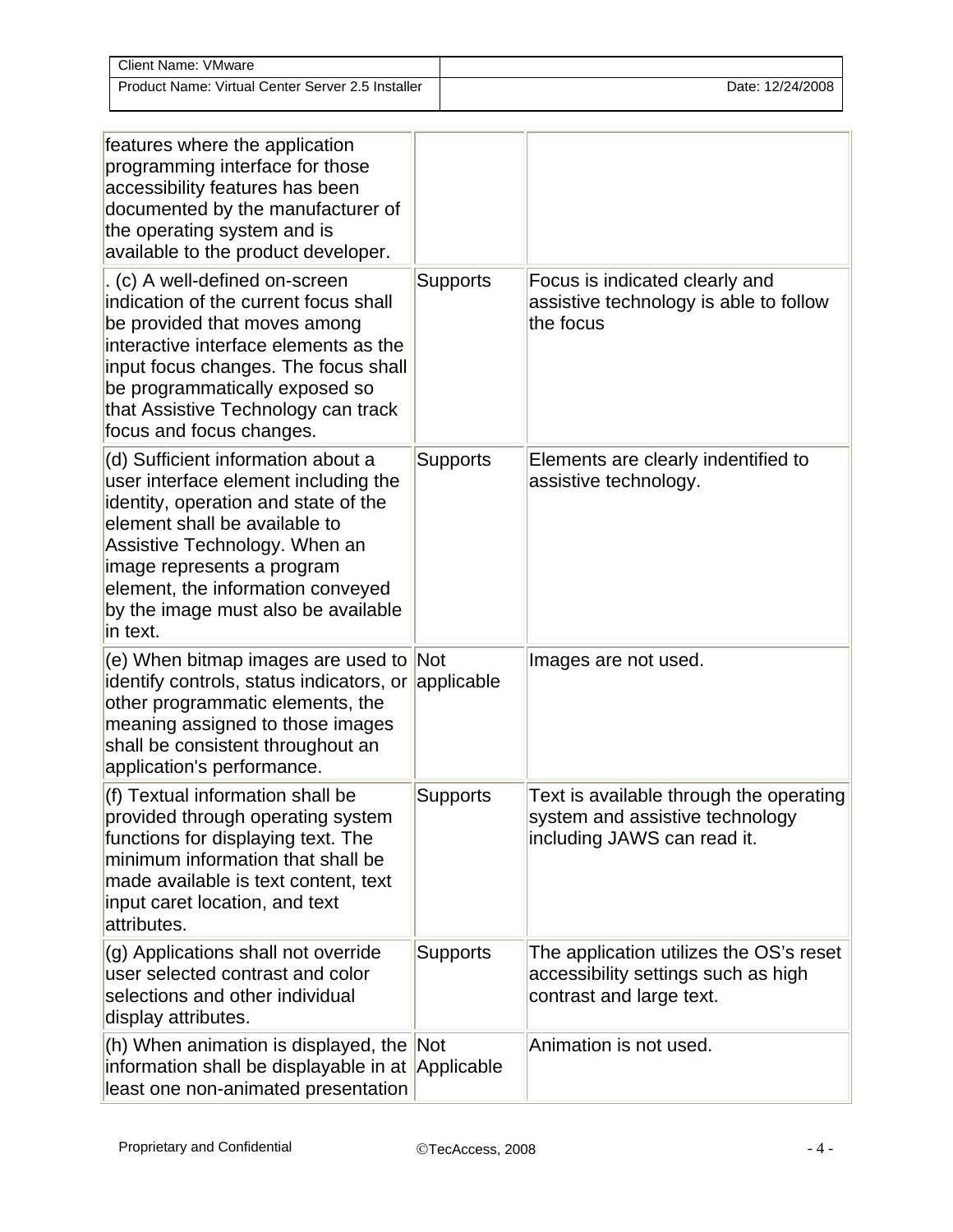| <b>Client Name: VMware</b>                        |                  |
|---------------------------------------------------|------------------|
| Product Name: Virtual Center Server 2.5 Installer | Date: 12/24/2008 |

| mode at the option of the user.                                                                                                                                                                                                                                  |                                              |                                                                       |
|------------------------------------------------------------------------------------------------------------------------------------------------------------------------------------------------------------------------------------------------------------------|----------------------------------------------|-----------------------------------------------------------------------|
| (i) Color coding shall not be used as<br>the only means of conveying<br>information, indicating an action,<br>prompting a response, or<br>distinguishing a visual element.                                                                                       | <b>Supports</b>                              | Color coding is not used                                              |
| (j) When a product permits a user to<br>adjust color and contrast settings, a<br>variety of color selections capable of<br>producing a range of contrast levels<br>shall be provided.                                                                            | Not<br>Applicable                            | Color and contrast settings cannot be<br>adjusted in the application. |
| $(k)$ Software shall not use flashing or<br>blinking text, objects, or other<br>elements having a flash or blink<br>frequency greater than 2 Hz and<br>lower than 55 Hz.                                                                                         | Supports                                     | Blinking and flashing does not occur<br>in the prohibited range.      |
| (I) When electronic forms are used,<br>the form shall allow people using<br>Assistive Technology to access the<br>information, field elements, and<br>functionality required for completion<br>and submission of the form,<br>including all directions and cues. | <b>Supports</b><br>with<br><b>Exceptions</b> | Elements are clearly indentified to<br>assistive technology.          |

| 1194.31 Functional performance criteria                                                                                                                                                                                                        |                                      |                                                  |
|------------------------------------------------------------------------------------------------------------------------------------------------------------------------------------------------------------------------------------------------|--------------------------------------|--------------------------------------------------|
| <b>Criteria</b>                                                                                                                                                                                                                                | <b>Supporting</b><br><b>Features</b> | <b>Remarks and explanations</b>                  |
| $(a)$ At least one mode of operation<br>and information retrieval that does<br>not require user vision shall be<br>provided, or support for assistive<br>technology used by people who are<br>blind or visually impaired shall be<br>provided. | Supports                             | Please refer to the included 1194.21<br>section. |
| $(b)$ At least one mode of operation<br>and information retrieval that does<br>not require visual acuity greater than<br>20/70 shall be provided in audio and<br>enlarged print output working<br>together or independently, or                | <b>Supports</b>                      | Please refer to the included 1194.21<br>section. |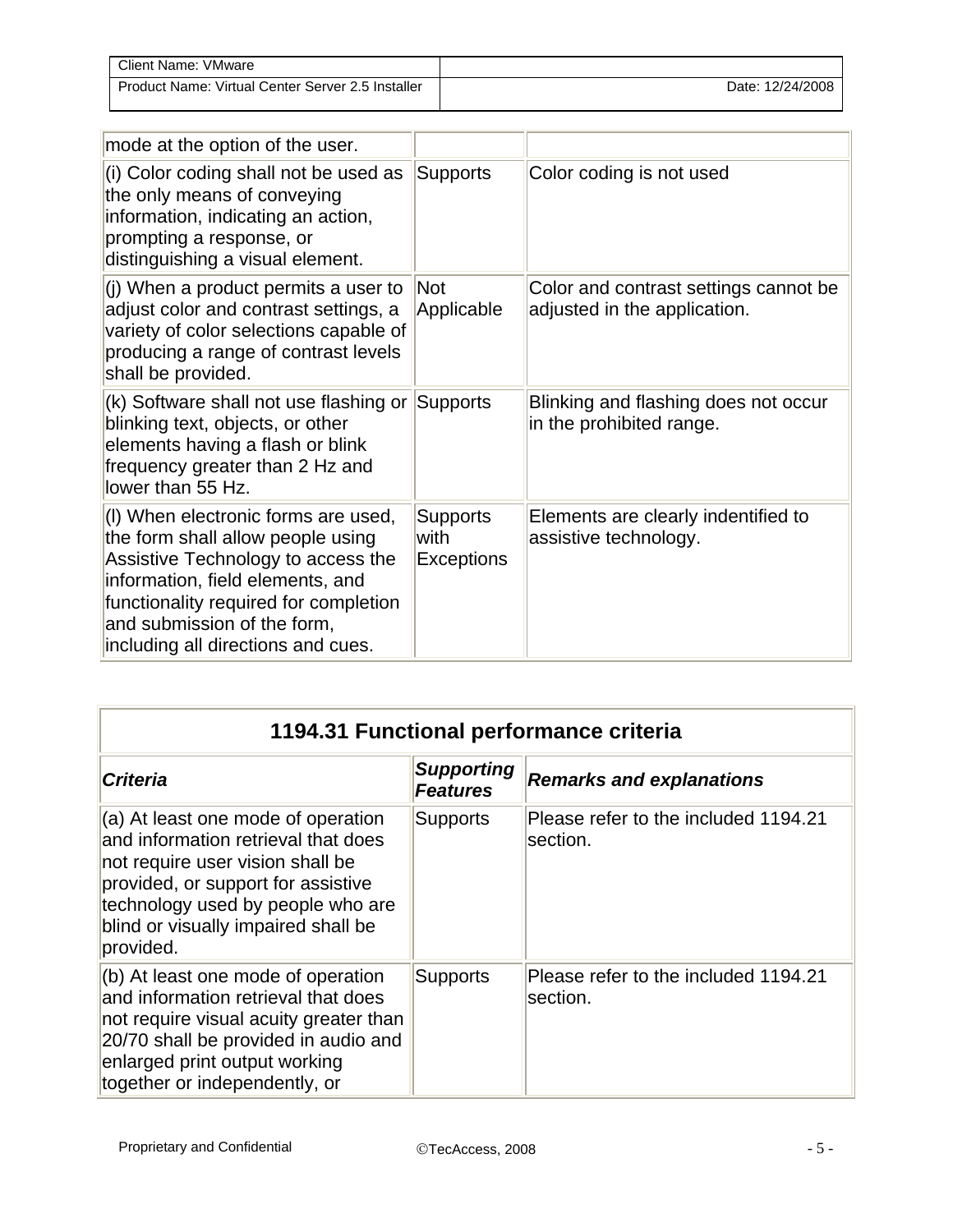| <b>Client Name: VMware</b>                        |                  |
|---------------------------------------------------|------------------|
| Product Name: Virtual Center Server 2.5 Installer | Date: 12/24/2008 |

| support for assistive technology<br>used by people who are visually<br>impaired shall be provided.                                                                                                                                                           |                          |                                       |
|--------------------------------------------------------------------------------------------------------------------------------------------------------------------------------------------------------------------------------------------------------------|--------------------------|---------------------------------------|
| (c) At least one mode of operation<br>and information retrieval that does<br>not require user hearing shall be<br>provided, or support for assistive<br>technology used by people who are<br>deaf or hard of hearing shall be<br>provided.                   | <b>Supports</b>          | Hearing is not required.              |
| (d) Where audio information is<br>important for the use of a product, at<br>least one mode of operation and<br>information retrieval shall be<br>provided in an enhanced auditory<br>fashion, or support for assistive<br>hearing devices shall be provided. | <b>Not</b><br>Applicable | Audio is not present.                 |
| (e) At least one mode of operation<br>and information retrieval that does<br>not require user speech shall be<br>provided, or support for assistive<br>technology used by people with<br>disabilities shall be provided.                                     | <b>Supports</b>          | User speech is not required.          |
| (f) At least one mode of operation<br>and information retrieval that does<br>not require fine motor control or<br>simultaneous actions and that is<br>operable with limited reach and<br>strength shall be provided.                                         | <b>Supports</b>          | The installer is keyboard accessible. |

| 1194.41 Information, Documentation and Support -Detail                                                                                                     |                                      |                                                                                                                                                                                                   |  |
|------------------------------------------------------------------------------------------------------------------------------------------------------------|--------------------------------------|---------------------------------------------------------------------------------------------------------------------------------------------------------------------------------------------------|--|
| <b>Criteria</b>                                                                                                                                            | <b>Supporting</b><br><b>Features</b> | <b>Remarks and explanations</b>                                                                                                                                                                   |  |
| (a) Product support<br>documentation provided to<br>end-users shall be made<br>available in alternate formats<br>upon request, at no additional<br>charge. | <b>Supports</b>                      | Upon request, Product support<br>documentation shall be made available<br>in other printed or online formats that<br>VMware has available at the time of<br>the request, at no additional charge. |  |
| (b) End-users shall have access<br>to a description of the                                                                                                 | <b>Supports</b>                      | Upon request, Product support<br>documentation shall be made available                                                                                                                            |  |